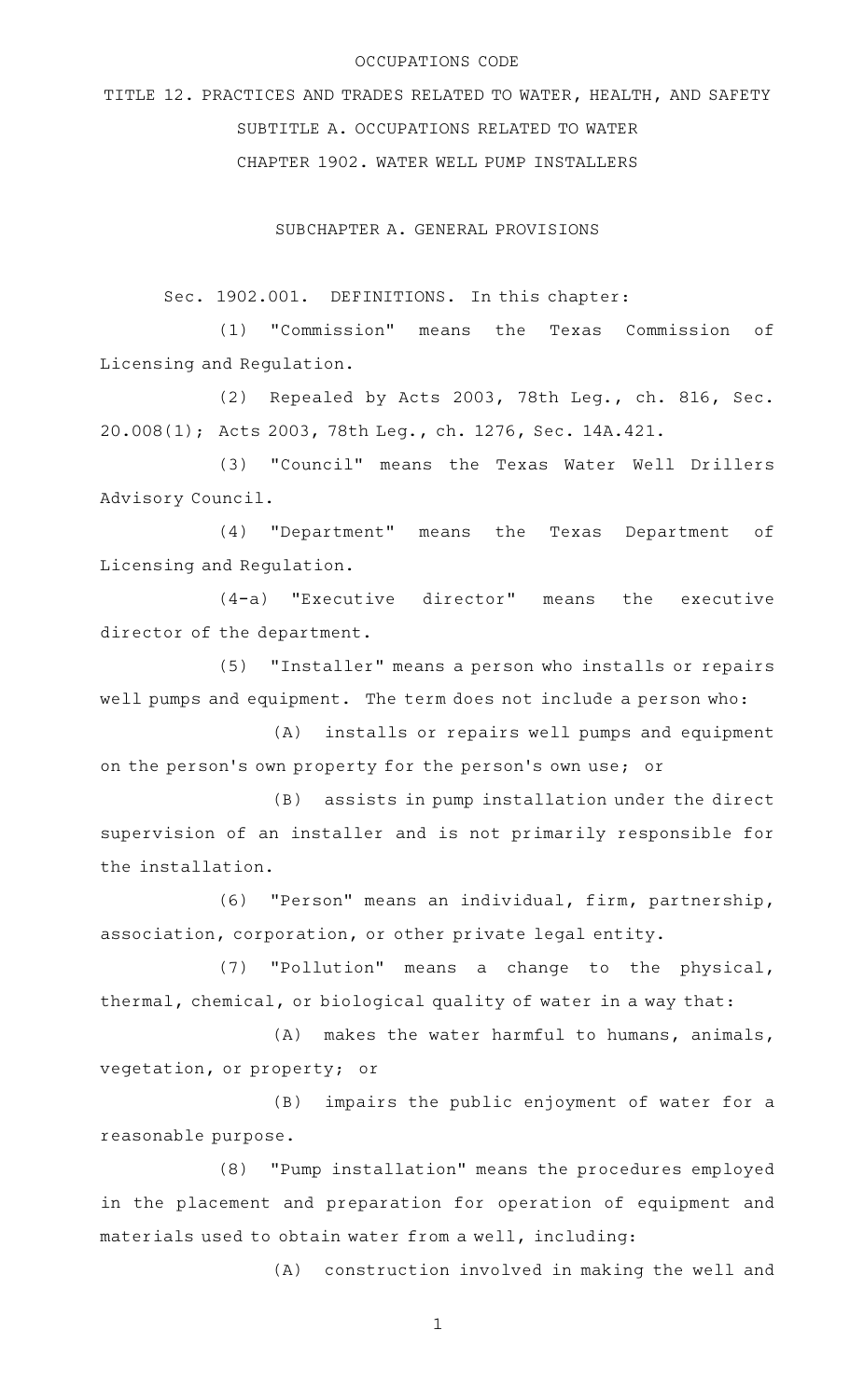establishing seals and safeguards as necessary to protect the water from contamination; and

(B) repairs to an existing pump.

(9) "Well" means a water well, injection well, dewatering well, or monitoring well, as those terms are defined by Section [1901.001.](http://www.statutes.legis.state.tx.us/GetStatute.aspx?Code=OC&Value=1901.001) The term does not include an injection water source well regulated under Section [91.101](http://www.statutes.legis.state.tx.us/GetStatute.aspx?Code=NR&Value=91.101), Natural Resources Code.

(10) "Well pumps and equipment" means equipment and materials used to obtain water from a well, including the seals and safeguards necessary to protect the water from contamination. Added by Acts 2001, 77th Leg., ch. 1421, Sec. 4, eff. June 1, 2003. Amended by Acts 2003, 78th Leg., ch. 816, Sec. 20.001, 20.008(1), eff. Sept. 1, 2003; Acts 2003, 78th Leg., ch. 1276, Sec. 14A.421(a), (b), eff. Sept. 1, 2003.

Sec. 1902.002. LIABILITY UNDER LAW. A person is not relieved from liability under law by obtaining a license under this chapter.

Added by Acts 2001, 77th Leg., ch. 1421, Sec. 4, eff. June 1, 2003.

### SUBCHAPTER B. ADMINISTRATION AND LICENSING PROGRAMS

Sec. 1902.051. LICENSING. (a) The department, with the advice of the council, shall prepare licensing examinations.

(b) The department shall evaluate the qualifications of license applicants.

(c) The executive director shall issue licenses to applicants who qualify.

Added by Acts 2001, 77th Leg., ch. 1421, Sec. 4, eff. June 1, 2003. Amended by Acts 2003, 78th Leg., ch. 816, Sec. 20.002, eff. Sept. 1, 2003.

Sec. 1902.052. RULES. (a) The commission shall adopt rules as necessary to enforce this chapter.

(b) The commission may not adopt a rule under this chapter that:

(1) regulates the installation or repair of well pumps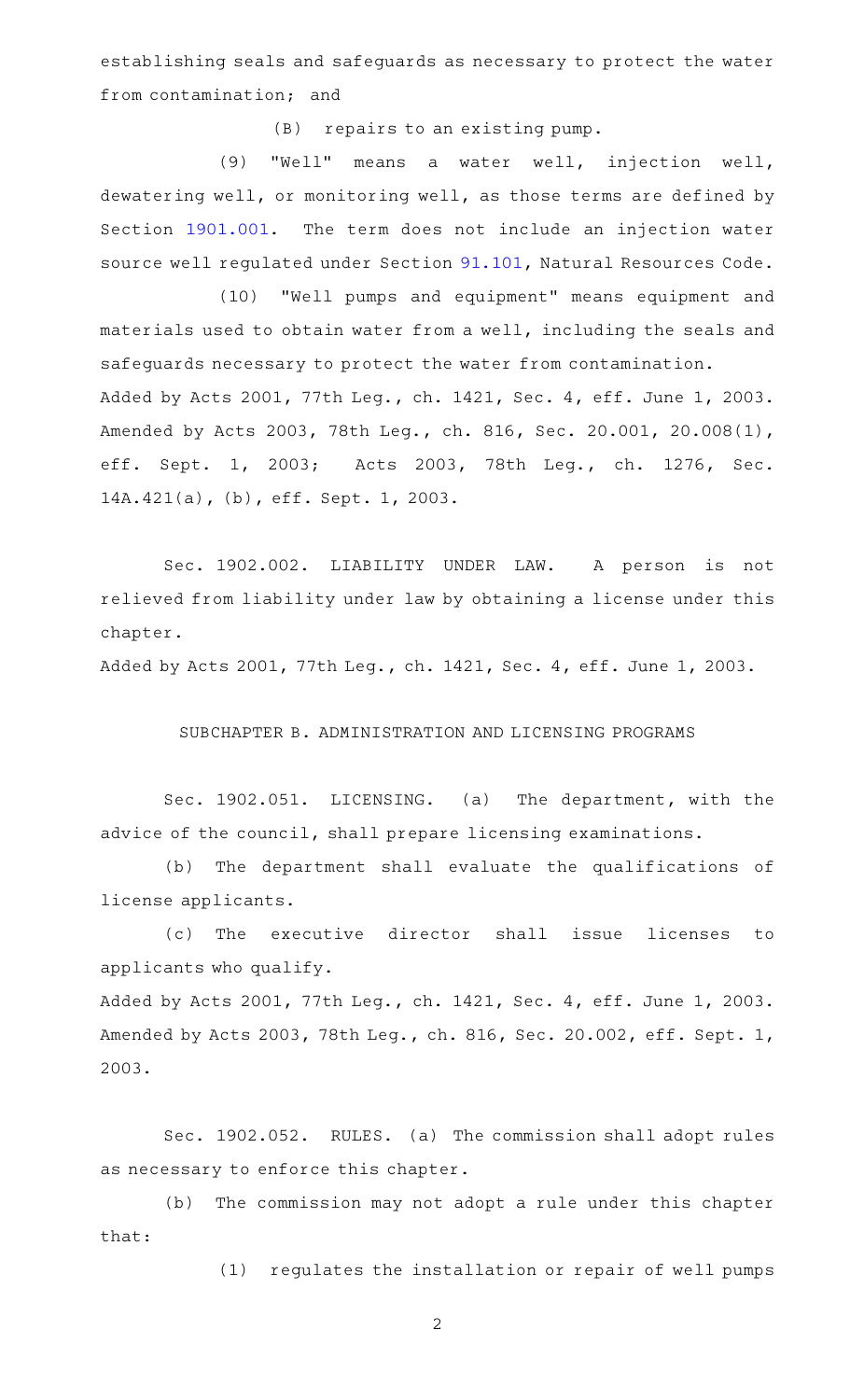and equipment by:

(A) a person on property the person owns or controls for the person's own use;

(B) an employee of a person described by Paragraph (A); or

(C) a person who is not hired or compensated and who acts on behalf of a person described by Paragraph (A); or

(2) requires a person who owns or controls property or possesses a well to complete, repair, or retrofit the well to any standard other than a standard in effect at the time the well was originally completed unless the well is found to be a threat to public health and safety or to water quality.

Added by Acts 2001, 77th Leg., ch. 1421, Sec. 4, eff. June 1, 2003. Amended by Acts 2003, 78th Leg., ch. 816, Sec. 20.003, eff. Sept. 1, 2003.

Sec. 1902.053. WATER WELL DRILLERS ACCOUNT. (a) The department shall deposit money collected under this chapter to the credit of the water well drillers account in the general revenue fund. Money deposited in that account under this section may be used only to administer this chapter.

(b) The department shall allocate not more than 20 percent of the money in the account to cover the department's administrative costs.

Added by Acts 2001, 77th Leg., ch. 1421, Sec. 4, eff. June 1, 2003.

Sec. 1902.054. REGISTER OF LICENSE HOLDERS. The department shall maintain a current register of license holders. Added by Acts 2001, 77th Leg., ch. 1421, Sec. 4, eff. June 1, 2003.

Sec. 1902.055. TRANSFER OF FUNCTIONS. If the functions necessary to the proper implementation of duties under this chapter are transferred to another entity, the powers and duties under this chapter are transferred to that entity.

Added by Acts 2001, 77th Leg., ch. 1421, Sec. 4, eff. June 1, 2003.

## SUBCHAPTER D. LICENSE REQUIREMENTS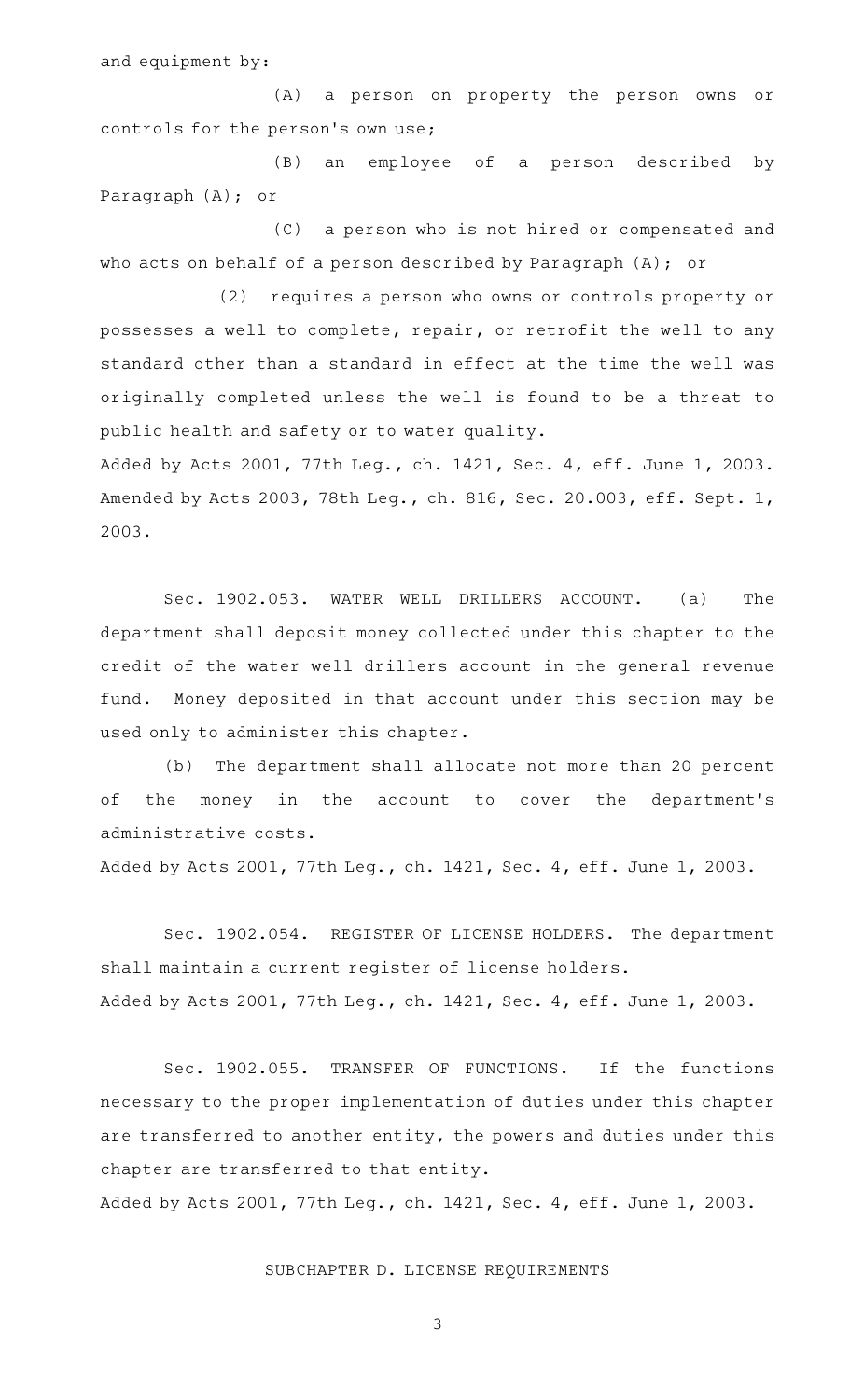Sec. 1902.151. LICENSE REQUIRED. A person may not act or offer to act as an installer unless the person holds a license issued by the executive director under rules adopted under this chapter.

Added by Acts 2001, 77th Leg., ch. 1421, Sec. 4, eff. June 1, 2003. Amended by Acts 2003, 78th Leg., ch. 816, Sec. 26.060, eff. Sept. 1, 2003; Acts 2003, 78th Leg., ch. 1276, Sec. 14A.423, eff. Sept. 1, 2003.

Sec. 1902.152. LICENSE APPLICATION; EXAMINATION FEE. (a) An application for a license must contain:

- $(1)$  the applicant's name;
- $(2)$  the applicant's business address;
- (3) the applicant's permanent mailing address; and
- (4) any other information required by the department.

(b) An applicant must pay to the department an examination fee at the time the application is submitted. Added by Acts 2001, 77th Leg., ch. 1421, Sec. 4, eff. June 1, 2003.

Amended by Acts 2003, 78th Leg., ch. 816, Sec. 20.004, eff. Sept. 1, 2003.

Sec. 1902.153. APPRENTICE PUMP INSTALLER PROGRAM. The commission by rule shall establish an apprentice pump installer program.

Added by Acts 2015, 84th Leg., R.S., Ch. 1013 (H.B. [930](http://www.legis.state.tx.us/tlodocs/84R/billtext/html/HB00930F.HTM)), Sec. 5, eff. September 1, 2015.

Sec. 1902.154. LICENSE FEE. A person who qualifies for a license must pay to the department the license fee set by the commission.

Added by Acts 2001, 77th Leg., ch. 1421, Sec. 4, eff. June 1, 2003.

Sec. 1902.155. LICENSE EXPIRATION; RENEWAL. (a) A license issued under this chapter expires annually. On or before the license expiration date, a license holder must pay an annual renewal fee to the department.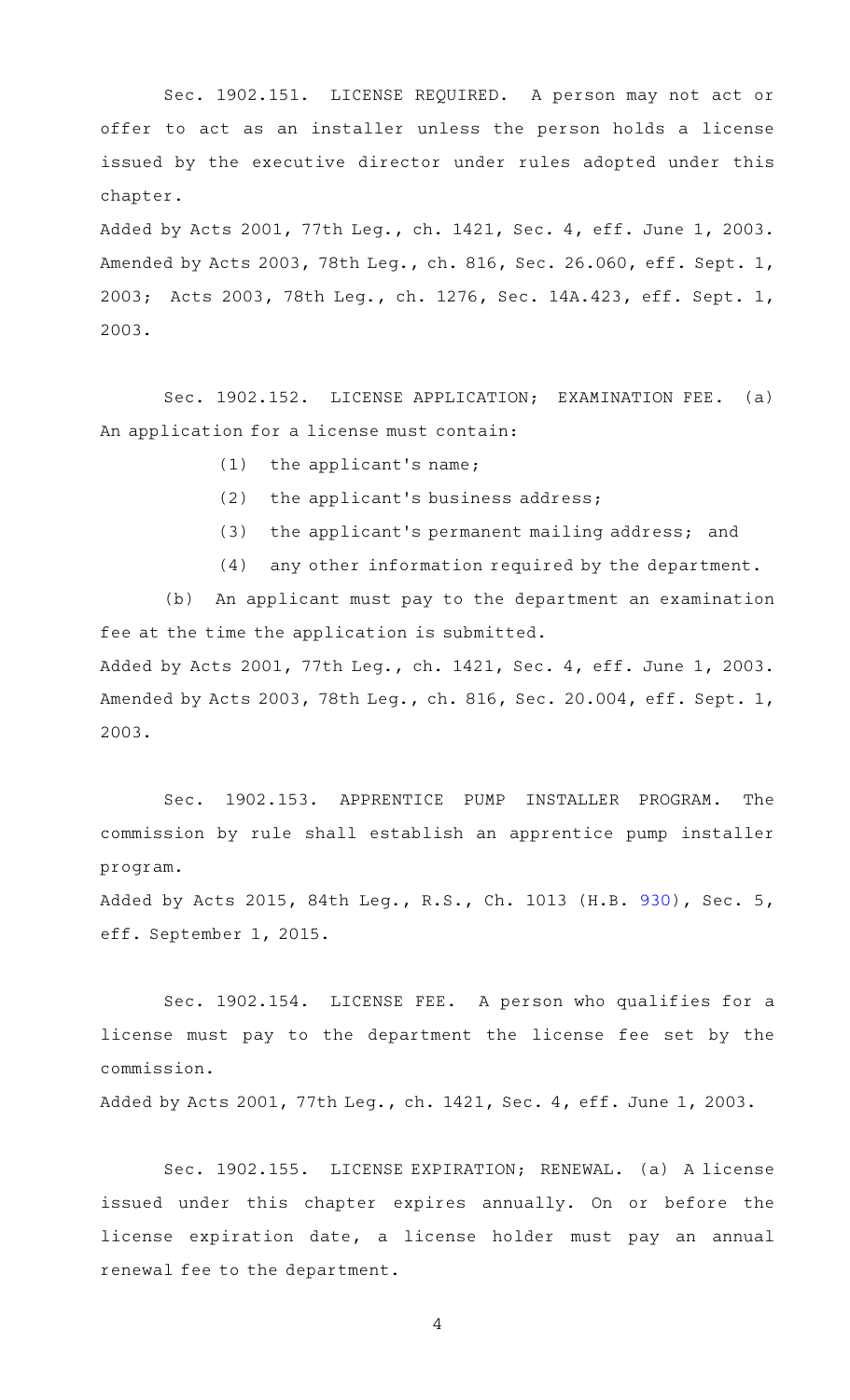(b) Repealed by Acts 2003, 78th Leg., ch. 816, Sec. 20.008(3).

Added by Acts 2001, 77th Leg., ch. 1421, Sec. 4, eff. June 1, 2003. Amended by Acts 2003, 78th Leg., ch. 816, Sec. 20.008(3), eff. Sept. 1, 2003; Acts 2003, 78th Leg., ch. 1276, Sec. 14A.424(a), eff. Sept. 1, 2003.

Sec. 1902.158. LICENSE NOT TRANSFERABLE. A license is not transferable or assignable.

Added by Acts 2001, 77th Leg., ch. 1421, Sec. 4, eff. June 1, 2003.

Sec. 1902.159. REPLACEMENT OF LOST OR DESTROYED LICENSE. On application and payment of a fee, the department shall issue a duplicate license to replace a lost or destroyed license. Added by Acts 2001, 77th Leg., ch. 1421, Sec. 4, eff. June 1, 2003.

Sec. 1902.161. EXEMPTION: DEWATERING WELL PUMPS AND EQUIPMENT. The licensing requirements of this subchapter do not apply to a person who installs or repairs well pumps and equipment to remove water for the purpose of constructing a highway, road, bridge, drainage, or underground utility project. Added by Acts 2001, 77th Leg., ch. 1421, Sec. 4, eff. June 1, 2003.

Sec. 1902.162. WAIVER FOR APPLICANT LICENSED IN ANOTHER STATE. The commission may adopt rules allowing waiver of a license requirement for an applicant who is licensed in another state that has license requirements substantially equivalent to those of this state.

Added by Acts 2001, 77th Leg., ch. 1421, Sec. 4, eff. June 1, 2003. Amended by Acts 2003, 78th Leg., ch. 816, Sec. 20.005, eff. Sept. 1, 2003.

## SUBCHAPTER E. EXAMINATION

Sec. 1902.201. EXAMINATION. The department shall offer examinations for a license under this chapter. Added by Acts 2001, 77th Leg., ch. 1421, Sec. 4, eff. June 1, 2003.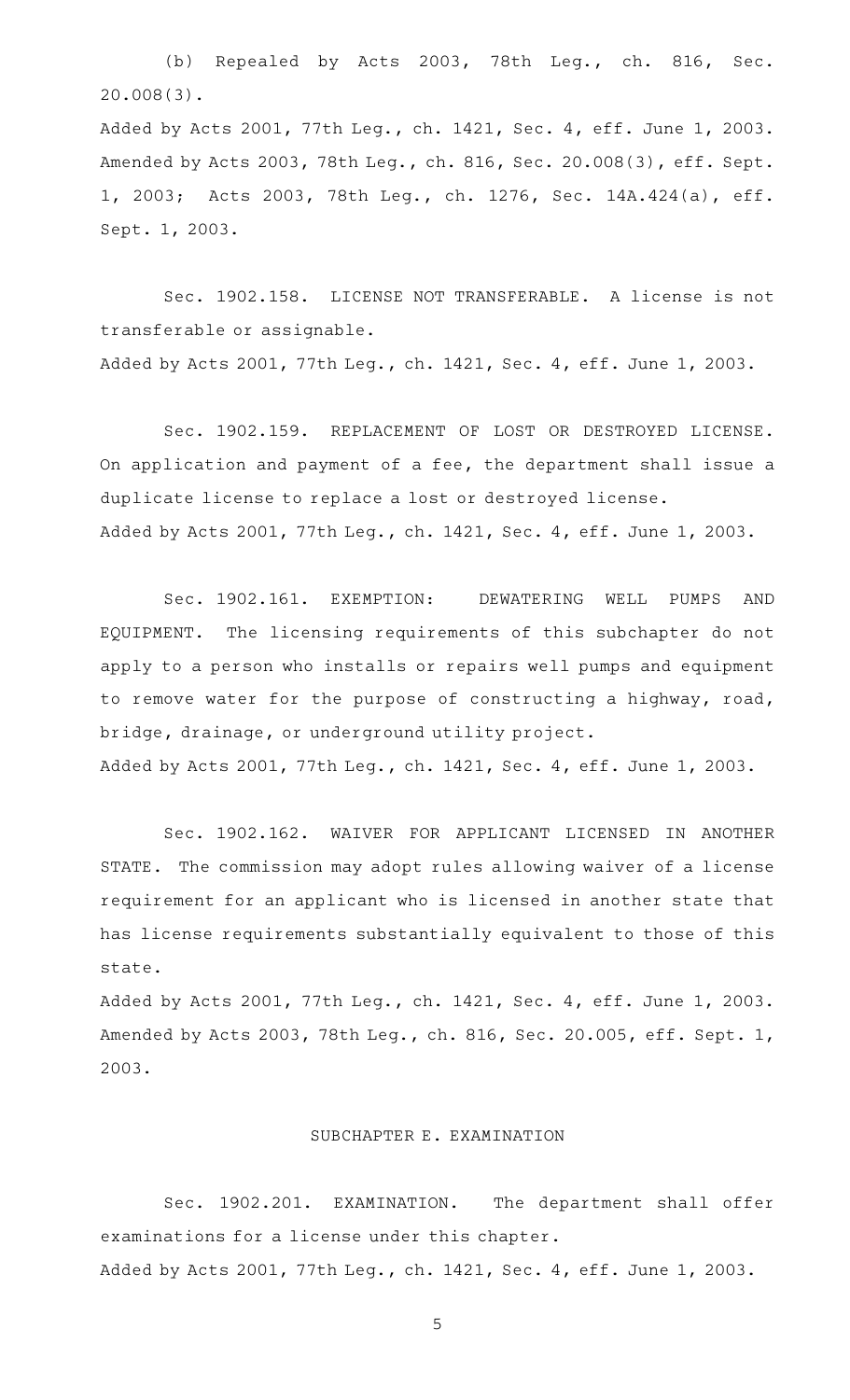Amended by:

Acts 2015, 84th Leg., R.S., Ch. 1013 (H.B. [930](http://www.legis.state.tx.us/tlodocs/84R/billtext/html/HB00930F.HTM)), Sec. 6, eff. September 1, 2015.

Sec. 1902.202. CONTENTS OF EXAMINATION. The department shall design written examinations to disqualify a person who lacks the knowledge of pump installation to the extent that pump installation by the person would create a serious risk of polluting fresh water.

Added by Acts 2001, 77th Leg., ch. 1421, Sec. 4, eff. June 1, 2003.

Sec. 1902.203. GRADING OF EXAMINATION. The department shall administer examinations so that a person grading an examination does not know the identity of the person taking the examination.

Added by Acts 2001, 77th Leg., ch. 1421, Sec. 4, eff. June 1, 2003.

# SUBCHAPTER F. PRACTICE BY LICENSE HOLDER

Sec. 1902.251. INSTALLING AND REPAIRING PUMPS. An installer shall install or repair pumps under standards and procedures adopted by the commission with the advice of the council.

Added by Acts 2001, 77th Leg., ch. 1421, Sec. 4, eff. June 1, 2003. Amended by Acts 2003, 78th Leg., ch. 816, Sec. 20.006, eff. Sept. 1, 2003.

Sec. 1902.252. NOTICE REGARDING INJURIOUS WATER; REPAIR OR COMPLETION OF WELL. (a) An installer shall notify the department and the landowner or person having a pump installed or repaired on encountering water injurious to vegetation, land, or other water.

(b) To avoid injury or pollution, the installer shall repair or properly complete the well under standards and procedures adopted by the commission.

Added by Acts 2001, 77th Leg., ch. 1421, Sec. 4, eff. June 1, 2003. Amended by Acts 2003, 78th Leg., ch. 816, Sec. 20.007, eff. Sept. 1, 2003.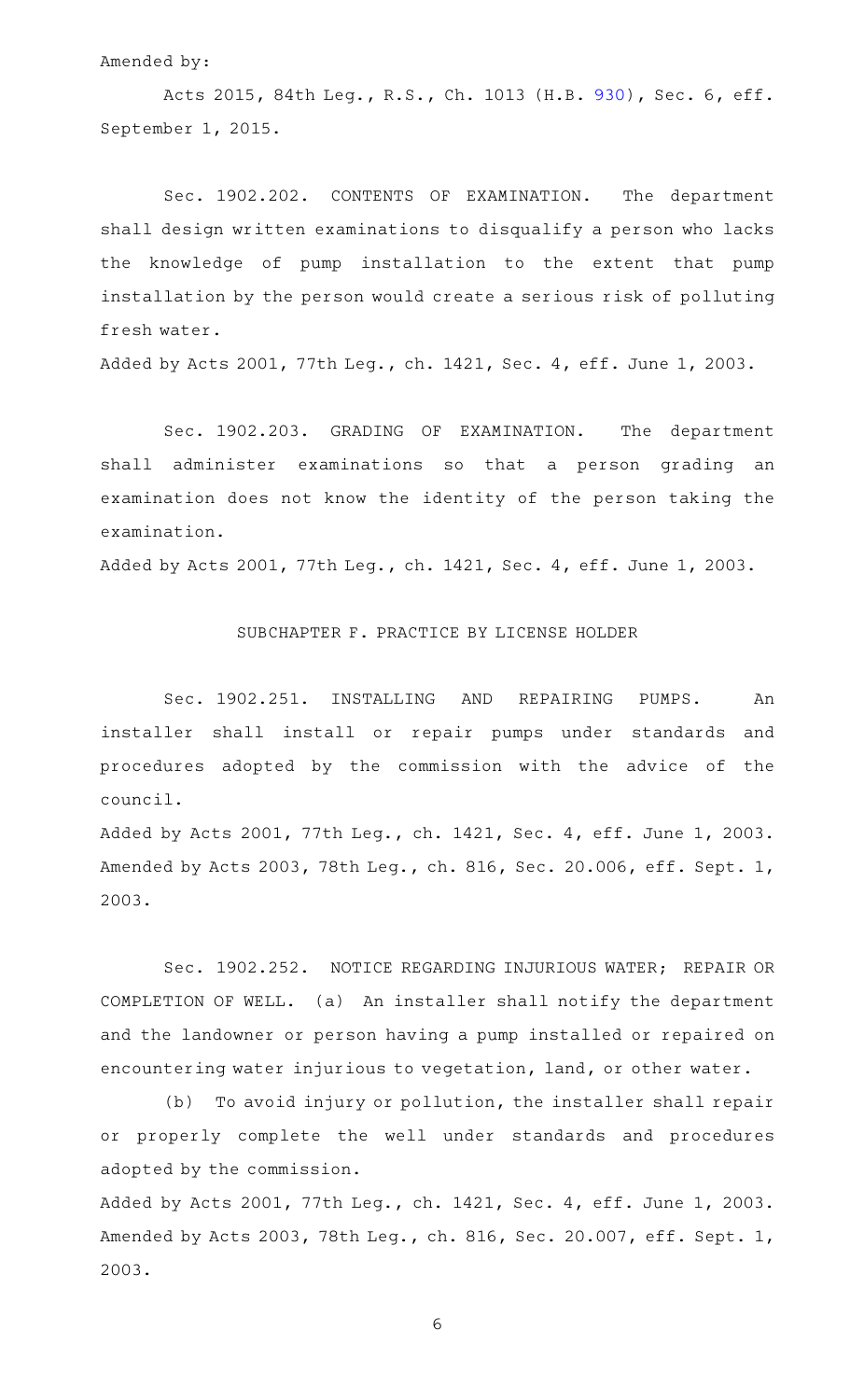Sec. 1902.253. NOTICE REGARDING ABANDONED OR DETERIORATED WELL. An installer who knows of an abandoned or deteriorated well as defined by Section [1901.255](http://www.statutes.legis.state.tx.us/GetStatute.aspx?Code=OC&Value=1901.255) shall notify the landowner or person who possesses the well that the well must be plugged or capped to avoid injury or pollution.

Added by Acts 2001, 77th Leg., ch. 1421, Sec. 4, eff. June 1, 2003.

### SUBCHAPTER I. OTHER PENALTIES AND ENFORCEMENT PROVISIONS

Sec. 1902.401. CIVIL PENALTY. A person who violates this chapter or a rule adopted under this chapter is subject to a civil penalty of not less than \$200 or more than \$1,000 for each day of noncompliance or each act of noncompliance as determined by the court.

Added by Acts 2001, 77th Leg., ch. 1421, Sec. 4, eff. June 1, 2003.

Sec. 1902.402. INJUNCTION AND OTHER ENFORCEMENT PROVISIONS. (a) The executive director may bring an action to enjoin a person from violating this chapter.

(b) The executive director may enforce by injunction or other appropriate remedy in a court any rule, decision, determination, or order adopted or entered under this chapter. Added by Acts 2001, 77th Leg., ch. 1421, Sec. 4, eff. June 1, 2003. Amended by Acts 2003, 78th Leg., ch. 816, Sec. 26.061, eff. Sept. 1, 2003; Acts 2003, 78th Leg., ch. 1276, Sec. 14A.431, eff. Sept. 1, 2003.

Sec. 1902.403. VENUE. The executive director may bring an action in:

- (1) Travis County; or
- $(2)$  the county in which:
	- (A) the offending activity occurred; or

(B) the person engaging in the activity resides. Added by Acts 2001, 77th Leg., ch. 1421, Sec. 4, eff. June 1, 2003. Amended by Acts 2003, 78th Leg., ch. 816, Sec. 26.062, eff. Sept. 1, 2003; Acts 2003, 78th Leg., ch. 1276, Sec. 14A.431, eff. Sept. 1,